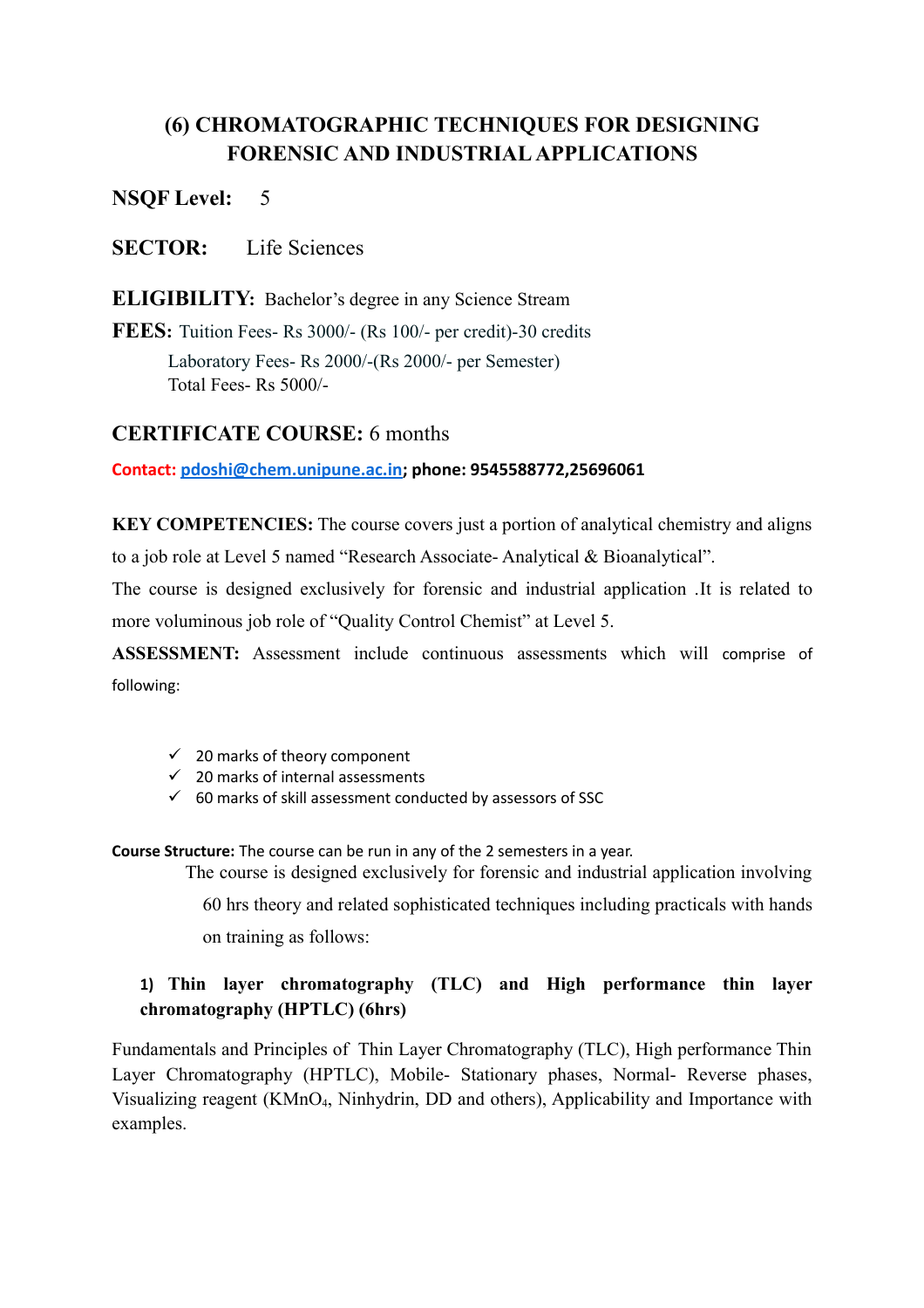**Applications:** TLC and HPTLC technique are applicable for the separation and identification of samples like poisons (like Pesticides/Herbicides/Organic volatile/and non-volatiles poisons/Plant poisons), Narcotic drugs and psychotropic substances, Alkaloids, Benzodiazepines, Hallucinogens, Barbiturates, Organic Explosive, Dyes, Oils, Food stuffs and substances etc.

#### **2) Gas Chromatography (GC) 14 hrs**

Fundamentals and Principles of Gas Chromatography (GC), Instrumentation, Sample preparation, Carrier gases , Injectors (split/splitless, PTV, Head Space, Pyrolyzer and others), Pack and Capillary Columns, Detectors (TCD, FID, ECD, NPD, TEA, Ion Mobility Scan), Applications and importance with examples, Limitations, Data processing and interpretation, Hands-on training

**Applications:** Gas Chromatography technique applicable to separate, identify and quantify samples like Petroleum products (Kerosene, Diesel, Petrol, Low boiling solvents etc. and their residues.) Poisons, Narcotic drugs and psychotropic substances, Explosives (RDX, TNT, PETN, CE etc.), Alcohol percentage in blood, Pharmaceutical drugs, Natural products, various organic solvents and chemicals, etc.

#### **Gas Chromatography–Mass Spectrometry (GC-MS) (14 hrs)**

Fundamentals and Principles of Gas chromatography–mass spectrometry (GC-MS), Instrumentation, Ionization, Detectors–Mass Selective Detector (MSD), Time of flight (TOF) and others, Data analysis, Applications with examples, Hands-on training

**Applications:** GC-MS technique applicable to identify and quantify samples like Narcotic drugs and psychotropic substances, Different class of poisons, Petroleum products and their residues, Miscellaneous drugs, Pharmaceutical drugs, etc.

## **3) High Performance Liquid Chromatography (HPLC) (16 hrs)**

Fundamentals and Principles of High Performance Liquid Chromatography (HPLC), Instrumentation, Types of HPLC–Normal phase HPLC, Reverse Phase HPLC, Ion Exchange Chromatography (IEC), Size exclusion chromatography, Mobile phases, Sample preparation, Limitations of HPLC, HPLC injectors, HPLC pumps, HPLC columns, HPLC detectors (UV-Visible , fluorescence, PDA, RI and others), Elution systems-Isocratic and Gradient, Applications with examples, Hands-on training

**Applications:** High Performance Liquid Chromatography (HPLC) technique applicable for to Chromatographic Separation, Identifications and Quantifications of Thermorialiable samples, various drugs, pesticides explosive, snake venom and blood samples etc.